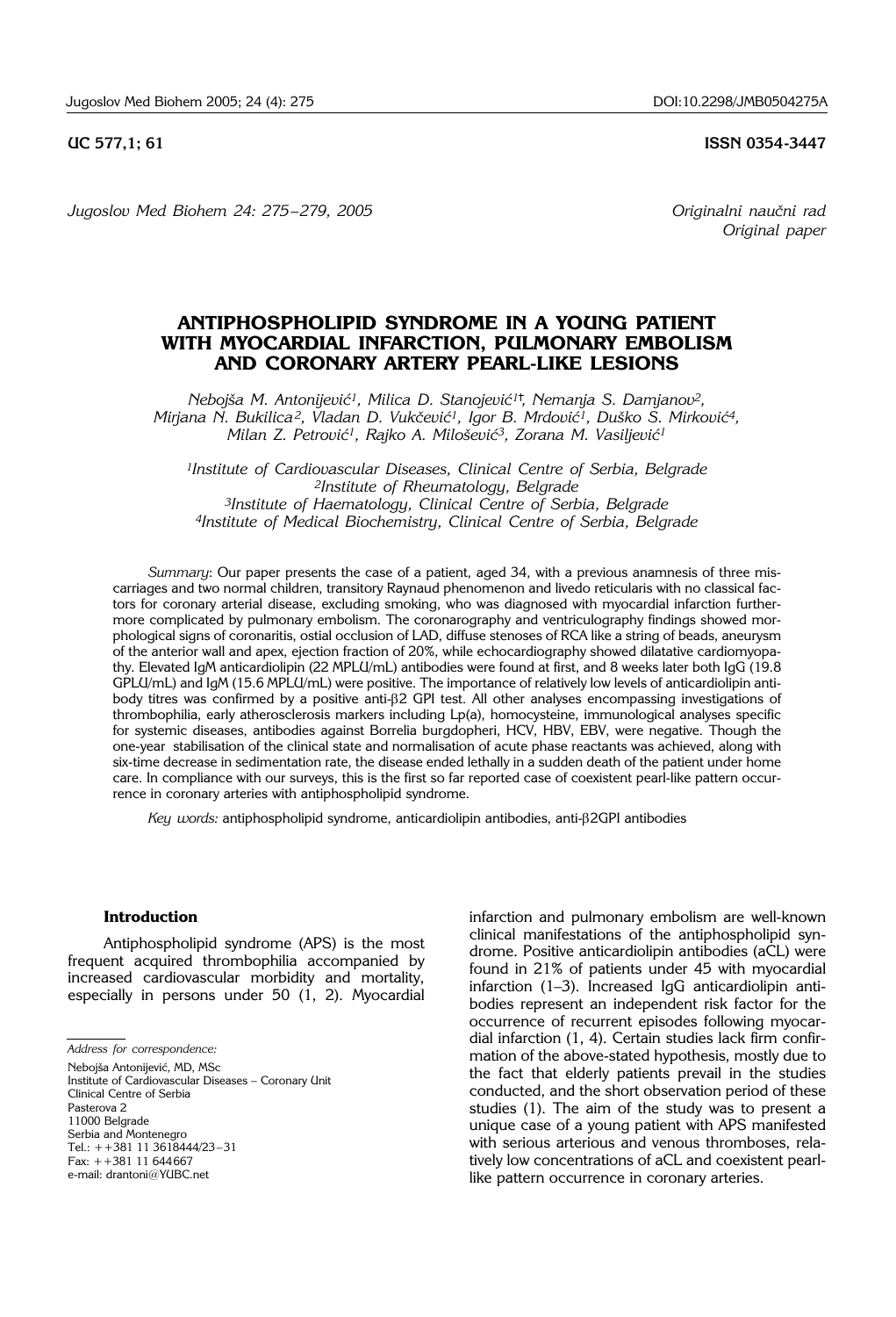## **Case report**

A housewife, aged 34, felt exhaustion during the first 15 days. After that, the episodes of fleeting dull pains, both in rest and effort, started occurring in her left arm and scapular area of 5/10 intensity degree, the pain being milder in the middle of the chest. Over time, the pain grew more intensive, the episodes longer, sometimes lasting all day and a greater part of the night. Following three weeks, the pain was gradually alleviated, and disappeared completely for a period of one week. Then, abruptly, after carrying out hard field-work, she felt dizziness and nausea and the incessant hours-long pain returned only in the area of the left upper arm and scapula of 8/10 intensity degree, accompanied by sweating, vomiting, weakness and intensive exhaustion. In spite of the diagnosed acute phase of myocardial infarction of the anterior wall based on the first electrocardiogram done, the patient refused hospitalisation. Having spent 2 days at home lying with the above-mentioned difficulties, she was admitted to the district hospital with the signs of subacute myocardial infarction and normal physical findings. Cardiospecific-enzymes were elevated (CK 444 - 167 U/L, CK-MB 62 - 20 U/L, AST 91 - 41 U/L, LDH 981  $-$  692 U/L). The initial chest roentgenographic findings showed no changes. On the 15<sup>th</sup> day of hospitalisation she was struck by pain under the left scapula area, dyspnoea with haemoptysis. The electrocardiogram registered typical signs of pulmonary embolism, sinus tachycardia, the shift of QRS axis to the right, with S1Q3T3, and S in  $V4 - V6$ . The control chest roentgenography showed pulmonary infarction with Hampton's sign on the right side.

She was then transferred to our hospital to be further examined and treated. The additional careful anamnesis examinations showed that the transitory occurrence of Raynaud's phenomenon and exhaustion were initial symptoms preceding the pain, though Raynaud's phenomenon had also occurred concurrently with the pain in chest and arm over a certain period. Other target anamnestic examinations of connective tissue diseases were negative. The only positive classical coronary disease risk factors were the 10-year smoking of 20 cigarettes per day and the data on the mother's sudden death at the age of 61. She had neither *diabetes mellitus* nor hyperlipidemia. The personal history stated three miscarriages in the periods of 3.5 months (1982), 4.5 months (1983) and 6.5 months (1984) of pregnancy, without any clear gynaecological cause and foetus anomalies. However, in 1984 and 1994, she gave birth to two healthy children. She had used no oral contraceptives or other drugs, or been exposed to toxic factors. The physical examination still was normal, excluding the later occurrence of livedo reticularis, lower heart sounds and weak systolic murmur on the apex. The ultrasound of limb arteries and veins and neck arteries was normal, as well as abdomen ultrasound examination findings. The ocular fundus exa-



Figure 1 The right coronary arthery angiogram - long pearl-like stenosis in the mid and distal segment of the artery.

mination found no signs of vasculitis. The electrocardiography confirmed the signs of anterior myocardial cicatrix. The ehocardiography showed signs of dilatitive cardiomyopathy with the left ventricular enlargement EDD 6.3 cm, ESD 5.4 cm, thickening of right ventricular trabeculae. The selective coronarography, ventriculography and pulmonary angiography findings showed ostial occlusion of the left anterior descendent artery (LAD), the dominant right coronary artery with diffuse subocclusive pearl-like stenoses of RCA, 70-80% in diameter, behind the acute marginal branch, with slower distal artery filling (TIMI 2 flow). The stated changes morphologically correspond to coronaritis (see *Figure 1*). The proposed myocardial biopsy was rejected. The left ventriculography showed presence of large segmental defects in the left ventricular contractility, the akinetic anterior wall, diskinetic apex and hypokinetic lower wall. Mitral regurgitation of minor degree was found, as well as ejection fraction (EF) of about 20%. The pulmonary angiography showed no pathological changes.

The laboratory analyses disclosed increased acute phase reactants, with the constantly elevated sedimentation (ESR) of about 80-96 mm/h throughout the period longer than a month and a half, and fibrinogen of about 9 g/L. Other routine biochemical analyses were normal, as well as blood counts, including platelet counts and the leukocytes formula. The early arteriosclerosis markers were normal, with cholesterol 5.1 mmol/L, triglycerides 1.8 mmol/L, HDL 1.5 mmol/L, LDL 2.78 mmol/L, Apo A1 1.51 g/L, Apo B 1.44 g/L, Apo B/Apo A1= 1.26, Lp (a) less than 0.188  $g/L$ , normal homocysteine (10.9  $\mu$ mol/L). The immunological analyses showed negative results for ANA, ANCA, the rheumatoid factors and antimitochondrial antibodies. Circulating immune complexes were within the referent range as well as immunoglobulins, cryoglobulins, C3, C4 and CH50. The routine haemostatic factors were also normal with INR 1.08, PTT 34.8s. D-dimer was increased amounting to 542  $\mu$ g/L (its normal value being up to 375  $\mu$ g/L). However, the IgM aCL were elevated (22 MPLU/mL), as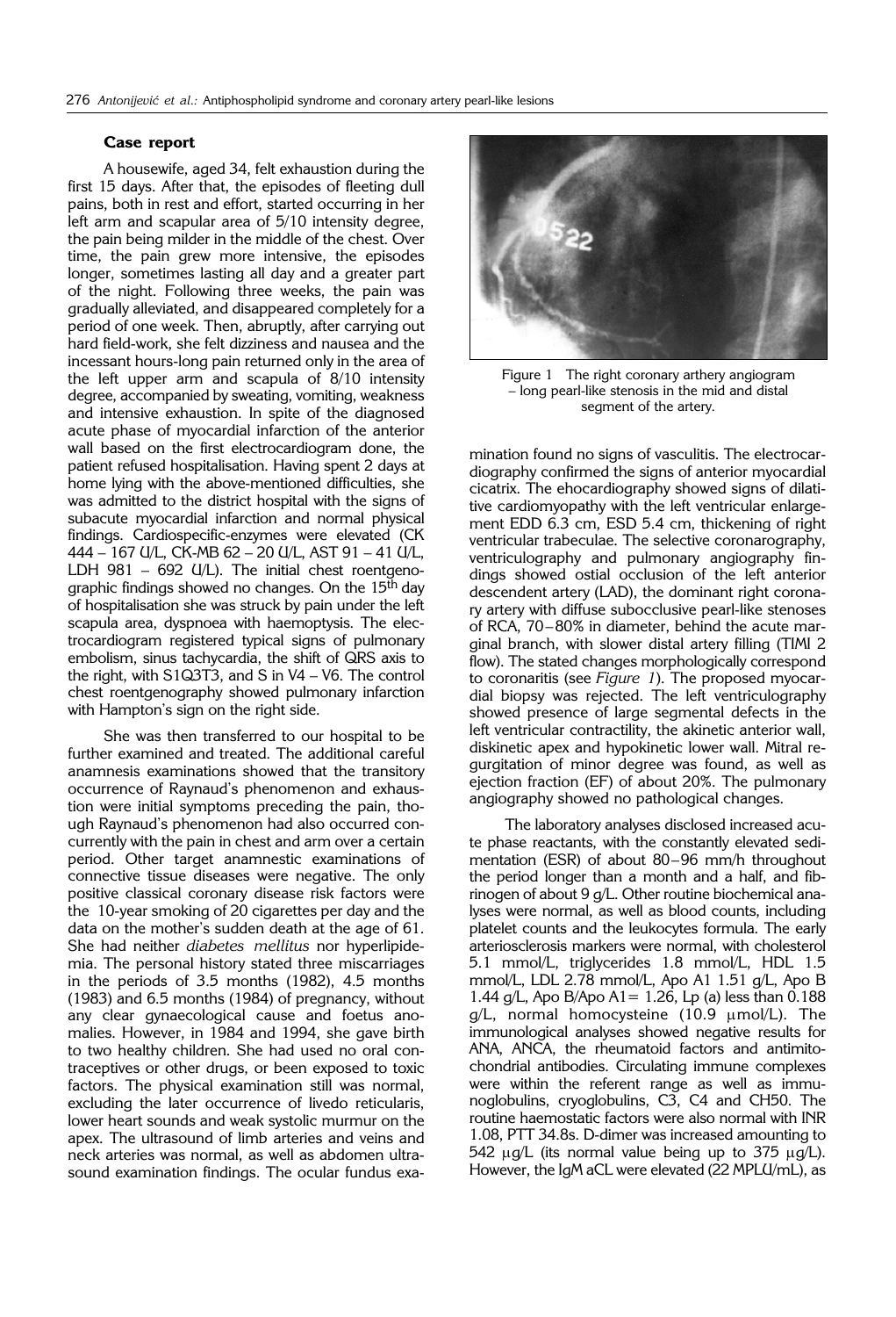they also were 8 weeks later (15.6 MPLU/mL). The normal value is up to 10 MPLU/mL. The aCL of IgG class were normal at the first determination, 11.3 GPLU/mL, and slightly elevated 8 weeks later, i.e. 19.8 GPLU/mL (normally up to 19 GPLU/mL). The lupus anticoagulant was negative, as well as VDRL. The antiphospholipid syndrome diagnosis was confirmed by the three positive clinical signs (arterial and venous thrombosis, spontaneous abortions) accompanied by twice repeated elevated anticardiolipin antibodies. The presence of elevated anti beta 2 glicoprotein antibodies (b2 GPI) in IgM class 35.6 U/mL (normally less than 20 U/mL) also supported the diagnosis, while the IgG class level of 11.9 U/mL (normally less than 20U /mL) was within the reference range. The detailed examinations of thrombophilia were normal with antithrombin III 94%, protein C 106%, protein S 99%, activated protein C resistance of 2.13 (2-3.5), euglobulin lysis time, as well as genetic assays of the factor V Laiden and prothrombin 20210. The antibodies to Borrelia burgdopheri, HCV, HBV, EBV were negative. The patient was treated with heparin, a high-dosage acenocumarol anticoagulant therapy with target INR  $3-3.5$ , smalldose acetylsalicylic acid, captopril, carvedilol, spironolactone, furosemide, isosorbide mononitrate and predisone. Upon the introduction of predisone administered in the initial doses of 1 mg/kg, the normalisation of acute phase reactants (CRP and fibrinogen) was achieved, along with six-fold decrease in ESR rate, as well as the stabilisation of patient's clinical status. During the further remission period, the patient was treated by azathioprine beside the stated cardiological therapy.

Based on the examinations conducted, the surgical myocardial revascularisation was proposed by the consultation team despite the great operational risk. The patient refused the operation and the previous medicament therapy was continued. Although her clinical status stabilisation had been achieved in the duration of 1 year, the disease ended lethally in a sudden death of the patient under home care.

## **Discussion**

Based on the above-mentioned positive clinical and laboratory findings, the diagnosis of antiphospholipid syndrome could be made with certainty. Several studies confirm that elevated anti  $\beta$ 2 GPI antibodies correlate better with the occurrence of thromboses than the elevated aCL titres, i.e. have higher specificity in the identification of thrombotic risk (1). The same is also confirmed by our patient's laboratory findings where, besides already existing slightly increased aCL titres, positive antibodies to  $\beta$ 2 GPI were found. It is important to point out that the patient had positive clinical criteria considering the existence of arterial and venous thromboses, as well as spontaneous abortions, along with cutaneous changes in the form of livedo reticularis typically occurring

in APS (5). Livedo reticularis, though not being stated as a main clinical criterion, indicates the necessity of testing such a person to APS. It is absolutely clear that the normal platelet count and aPTT value do not exclude the presence of APS. In case of strong clinical suspicion where classical laboratory tests (LA, aCL, VDRL) are negative, it is recommended that special laboratory parameters of so-called seronegative antiphospholipid syndrome, especially  $\beta$ 2 GPI antibodies, be analysed  $(1, 6-10)$ .

Considering the subsequent occurrence of arterial and venous thromboses in our patient, the more detailed analyses to thrombophilia excluded the existence of additional haemostatic disturbance. Also, the target anamnestic, clinical and several-time repeated laboratory immunologic analyses confirmed that there were no signs of coexistent overt underlying systemic diseases. However, the described clinical manifestations still can present merely the first phase of a systemic disease to develop later. Other causes of secondary APS were excluded, along with the drugs administered, infections and other noxes known to induce the production of antiphospholipid antibodies.

The angiographic findings of a beaded pattern or pearl-like changes on the right coronary artery are especially interesting. Such changes are often met in different types of vasculitis, i.e. coronaritis, particularly in polyarteritis nodosa, and somewhat less frequently in the Churg Strauss syndrome (CSS). The typical beaded pattern with focal stenoses and ecstasies has been described in isolated vasculitis of the CNS, but not in case of coronary arteries (11, 12). Some authors report cases of isolated coronary arteritis as a limited variant of the CSS (13). In vasculitis where changes mainly affect large blood vessels as in Takayasu arteritis coronary artery lesions are described in about 10% of the cases. Such lesions are most frequently located in the proximal ostial part of the left anterior descendent artery (LAD), which constitutes 72% of all coronary lesions (14). The LAD ostial lesion was present in our patient as well. The diagnosis of coronaritis was supported by an initial increase of the acute phase reactants, being well-known parameters of the disease activity, completely normalised by a corticosteroid therapy.

Stated as differential diagnosis possibilities of similar string-of-beads angiographic changes, apart from coronaritis, there are the antiphospholipid syndrome per se as well as the occurrence of isolated fibromuscular displasia, which is much less frequently found in coronary arteries than renal and other localisations. The fibromuscular displasia findings do not exclude an earlier occurrence of vasculitis, it being known that the same may be one of fibromuscular displasia causes (15). An exact differential diagnosis of the three stated conditions would be histological, but, unfortunately, such an investigation has not been conducted. Even if it had been carried out, the unreliability of vasculitis histological diagnosis would have had to be borne in mind, even in an active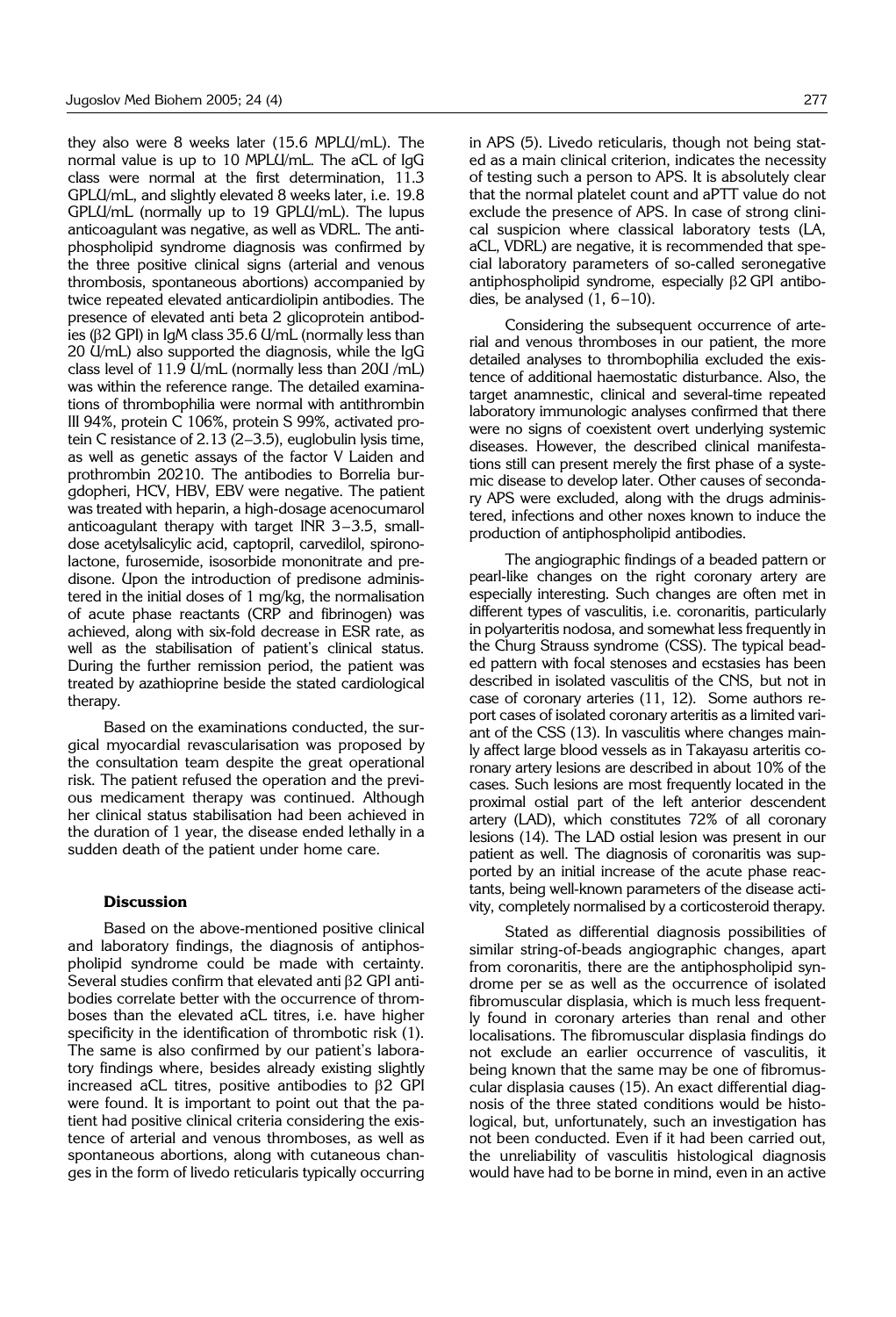phase of the disease, considering the possibility of skip lesion occurrence (11). Vasculitis is not a characteristic of the primary APS, though occlusive vascular lesions reminding of vasculitis might be described. Acute phase reactants are normal in the primary antiphospholipid syndrome, while they are typically increased in vasculitis or certain forms of the secondary antiphospholipid syndrome (12). Lie (9) states that the phenomena of vasculitis and vasculopathia in the APS are not strictly differentiated, considering that in the APS pathogenesis the thrombosis is a main culprit of vasculopathia, while vasculitis is its consort.

The fourth phenomenon where the pearl-like pattern in coronary arteries may be found is arteriosclerosis. In younger persons without risk factors for arteriosclerosis, which was the case of our patient, the abovementioned causes of the described pattern are more likely to occur. Therefore, this patient was taken as the case of isolated coronaritis with the secondary antiphospholipid syndrome and, pursuant to the accepted recommendations, treated first by corticosteroids till the acute-phase-reactant normalisation, and then by an azathioprine immunomodulatory therapy maintaining the acute phase reactants within their normal limits along with the achieved clinical remission. The acute phase reactants are considered reliable markers of the process activity and can serve as guides for therapy (11).

The cyclophosphamide therapy was not taken

into account due to the above-mentioned normalised acute phase reactants and toxicity of this drug, but it remained to be considered in case of possible aggravation of disease. During the azathioprine therapy, we took into consideration that this drug induces resistance to the simultaneously administered oral anticoagulants, demanding high dosages to maintain the INR therapeutic range. We were also ready to decrease the dosage of oral anticoagulants in case the azathioprine therapy had to be stopped in order to prevent the possibility of haemorrhagic complications and an abrupt increase of INR.

In spite of reported incidental cases of isolated coronaritis in patients not accompanied by clear electrocardiographic and other clinical signs of the coronary disease development, it happens that young persons, especially females, without classical risk factors for coronary disease, are not taken as serious patients. Even in case of normal initial routine haemostatic tests characteristic for antiphospholipid syndrome, special assays are requested, particulary when, apart from the existent or threatening arterial and/or venous thrombotic incidents, there are other clinical signs as livedo reticularis or miscarriages. The importance of relatively low levels of anticardiolipin antibody titres was confirmed by a positive anti- $\beta_2$  GPI test. In compliance with our surveys, this is the first so-far reported case of coexistent pearl-like pattern occurrence in coronary arteries with antiphospholipid syndrome.

## ANTIFOSFOLIPIDNI SINDROM U MLADE BOLESNICE S INFARKTOM MIOKARDA, PLU]NOM EMBOLIJOM I KORONARNIM LEZIJAMA NALIK NA BROJANICE

*Neboj{a M. Antonijevi}1, Milica D. Stanojevi}1 , Nemanja S. Damjanov2, Mirjana N. Bukilica<sup>2</sup>, Vladan D. Vukčević<sup>1</sup>, Igor B. Mrdović<sup>1</sup>, Duško S. Mirković<sup>4</sup>, Milan Z. Petrović<sup>1</sup>, Rajko A. Milošević<sup>3</sup>, Zorana M. Vasiljević<sup>1</sup>* 

*1Institut of Cardiovascular Diseases, Clinical Centre of Serbia, Belgrade 2Institut of Rheumatology, Belgrade 3Institut of Haematology, Clinical Centre of Serbia, Belgrade 4Institut of Medical Biochemistry, Clinical Centre of Serbia, Belgrade*

*Kratak sadr`aj:* Prikazujemo bolesnicu staru 34 godine, koja je imala tri spontana abortusa ali i dvoje normalno rođene dece, tranzitorni Raynaudov fenomen, livedo reticularis, bez klasičnih faktora rizika za koronarnu arterijsku bolest, osim pušenja, kod koje je dijagnostikovan akutni infarkt miokarda komplikovan plućnom embolijom. Nalaz koronarografije i ventrikulografije pokazivao je morfološke znake koronaritisa, ostijalnu okluziju prednje leve silazne koronarne arterije, difuzne stenoze desne koronarne arterije, nalik na brojanice, aneurizmu prednjeg zida i apeksa, ejekcionu frakciju od 20% (kao i dilatativnu kardiomiopatiju potvrđenu ehokardiografski). Nađeni su povišeni titrovi antikardilipinskih antitela u IgM klasi (22 MPLU/mL) u prvoj analizi, i u obe klase posle 8 sedmica (aCL IgG 19,8 GPLU/mL i aCL IgM 15,6 MPLU/mL). Značaj pozitivnosti relativno niskih titrova antikardiolipinskih antitela potvrđen je nalazom pozitivnih anti- $\beta$ 2 GPI antitela. Sve druge analize uključujući ispitivanje na trombofiliju, markere rane ateroskleroze uključujući Lp(a), homocistein, imunološke analize, antitela protiv Borrelie burgdoferi, HCV, HBV, EBV bile su negativne. Posle jedne godine stabilizacije kliničkog stanja i normalizacije reaktanata akutne faze sa šestostrukim padom brzine sedimentacije, bolesnica je naglo umrla na kućnom lečenju. Prema našim pretraživanjima, ovo je prvi objavljeni slučaj udružene pojave lezija nalik na brojanice u koronarnim arterijama i antifosfolipidnog sindroma.

*Ključne reči:* antifosfolipidni sindrom, antikardiolipinska antitela, anti β2 GPI antitela